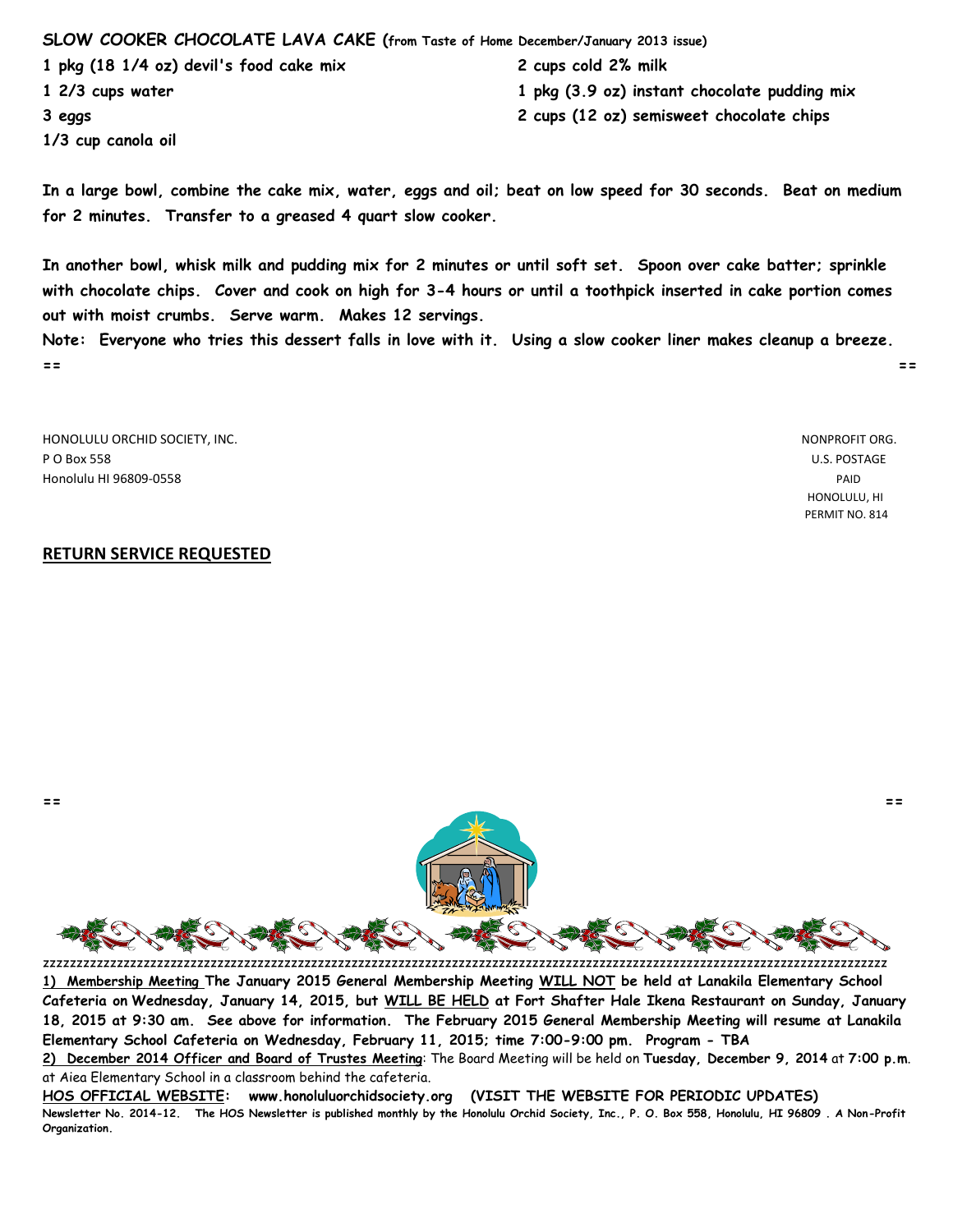## **HONOLULU ORCHID SOCIETY MONTHLY NEWSLETTER No. 2014-12** HOS GENERAL MEETING

Date: Wednesday, December 10, 2014 Time/Place: 7:00 - 9:00 p.m., Lanakila Elementary School Cafeteria Program **"Family Night -- Christmas Holiday Pot Luck"**

Mele Kalikimaka and Hau'oli Makahiki Hou...This is our last General Membership meeting for the year 2014! .It's been a wonderful year, climaxed by our successful 75th Anniversary Show, so it's also appreciation night for the show volunteers and Washington Middle School Staff. It will be a night of celebration, so bring your family and friends and your favorite food to share.....be it appetizers, side dishes, main entrees, casseroles, soups, desserts, etc. If you can't cook or is too busy or stressed out to prepare a dish, that's okay, just bring yourself and enjoy the evening with the rest of your orchid family. Paper goods and Beverage will be provided by HOS Refreshment Committee.. Label your utensils and serving dishes you personally bring with your name so that it can be returned to you.

Bring food items between 6:00-6:30 pm so as to allow time for check in & recording of your entree prior to placement on the buffet tables----you will be given a  $3 \times 5$  card to write the name of your entree and your name which will be placed with your entree—and to allow time for set-up prior to feasting of all the onolicious foods.

Bring your best blooming plant for plant commentary and culture award judging.

Guests are more than welcome to attend. There is ample free parking in front of the cafeteria. The festivities and clean up ends by 9 pm.

**MAHALO NUI LOA. Thank you Dr. Inge White for sharing the collaborative project results of transgenic orchid research conducted by Agripharmatech students presented at the 21st World Orchid Conference in Johannesburg on September 9 – 13, 2014 and for the great slide show of the orchid displays and exhibitions and verbal picturesque of some adventures. Thank you Leslie Baker, former student of Dr. White at Windward Community College, for presenting your scientific research poster too. Your wealth of information is appreciated.**

**Mahalo to the following members, friends and Refreshment Committee who brought in a great assortment of goodies to share with those in attendance at our November meeting -Sherry & Calvin Abe - Nuts & Organic Cranberries Mix; Emiko Watanabe - Newtons Chocolate Fruit Thins; JoAnn & Bob Higuchi - Clam Dip w/Chips; Charlotte Yamamoto - Confetti Jello; Vivian McCoy - Blueberry Strudel Bites; Walter Wong - Brownies; Ruth Chun - Chicken Pot Stickers; Wilma Ezzell - Chinese Style Rice Stuffing; Kathy Sakuda - Mochi Rice; Mae Matsumoto - Tsubushian Shortbread Bars; Topher Brough - Fig & Walnut Stuffing; Jackie Lai - Orange Cheesecake Jello; Brad Lau - Chocolate Marble Cream Cake; Beaudine Ma - Wheat Chex MIx; Brian Sabog - Lemon Bites; Robin Maratta - Chocolate Cookies; Dorothy Nakama - Chocolate Cake and Refreshment Committee - Ham & Cheese Sandwiches, Fresh Red Grapes, Tropical Punch and Water.**

**November 2014 Culture Awards 1st Place – Lyc. Tinette; Owner - Vi Yamaji 2nd Place – Angcm. Lemforde White Beauty; Owner - Brad Lau 2015 3rd Place - Paph. Ching Hua Dancer 'Man Hee'; Owner – Alyn Nishioka Congratulations to all!**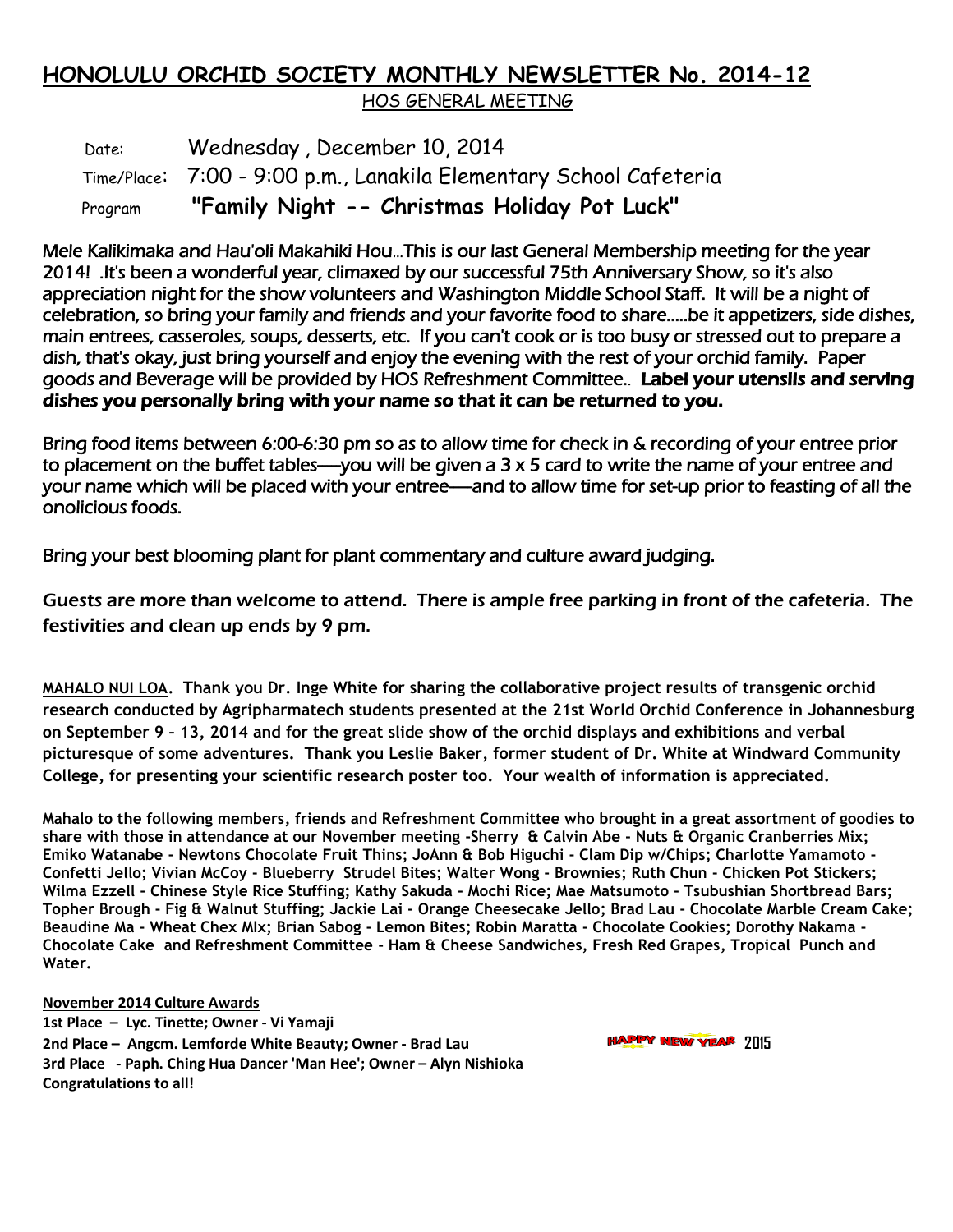**2014 ORCHIDIST OF THE YEAR** - **Nominations are now being accepted for 2014 Orchidist of the Year. Submit written justification that showcase the individual's outstanding attributes that qualifies the person as Orchidist of the Year. Mail to Honolulu Orchid Society, P O Box 558, Honolulu HI 96809- 0558 or turn it in to a HOS Board Officer at the General Meetings. Deadline is NLT the December 2014 General Meeting.**

**2015 ANNUAL GENERAL MEMBERSHIP BUSINESS MEETING AND INSTALLATION BANQUET. The Officers and Board of Trustees will be sworn into office at the first General Membership Annual Business Meeting and Installation Banquet of 2015 which will be held at the Fort Shafter Hale Ikena Restaurant on Sunday, January 18, 2015. We look forward to the membership attending, so keep this date open, submit your reservation form, which is included in this newsletter, with payment and we'll see you there.**

**There is no General Membership meeting on Wednesday, January 14, 2015 at the Lanakila Elementary School Cafeteria so please sign up to attend the meeting at Fort Shafter Hale Ikena Restaurant on Sunday, January 18, 2015.**

**2015 HOS MEMBERSHIP** - 2014 calendar year end is coming to a close! **Current membership expires December 31, 2014**. We look forward to new and renewed memberships within Honolulu Orchid Society. Please submit 2015 HOS Membership Application Form which is included in this newsletter; or you may see Carol De Witt at the General Meeting for a form. Please return completed form with current mailing address and other information as requested (include the mailing label from your newsletter or journal) with your check made payable to Honolulu Orchid Society and mail to HOS Membership Committee, P O Box 558, Honolulu HI 96809-0558. Mahalo!

**REMINDER**: Members -- **should you move** -- please download from the HOS website a copy of the HOS membership registration form and submit your change of address to us or inform us through email or a short letter. It would help expedite address changes versus finding out upon return of your newsletter from the post office which sometimes do not have a forwarding address.

HOS Website - Have you visited our website lately? Go to **honoluluorchidsociety.org** and Check out the site. Members may contribute to the site by sending their info to hos558@yahoo.com. Members should subscribe to the HOS website by inputting their email address in the subscribe column. When you subscribe, you will get immediate notification of any new posts on the website.